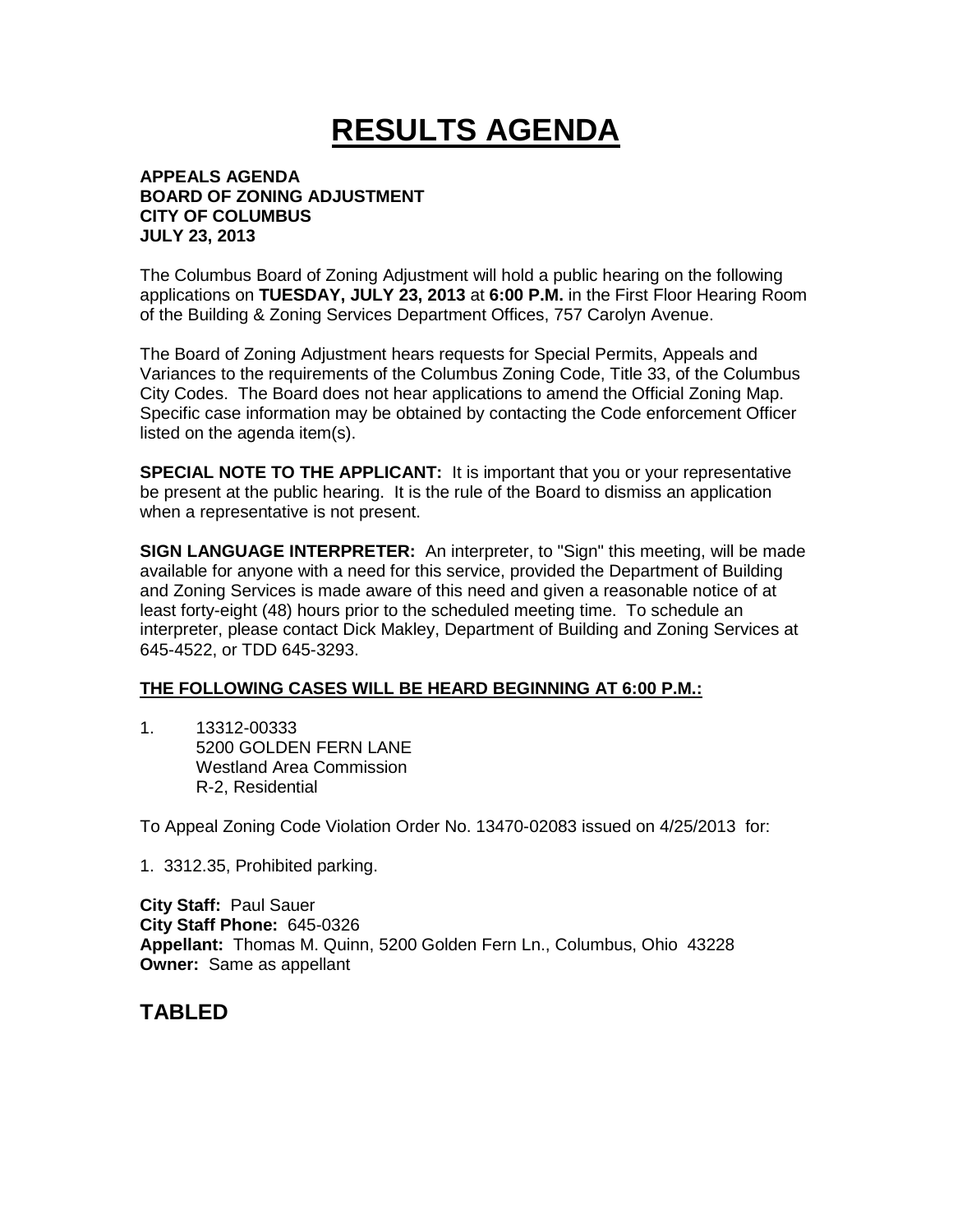#### **APPEALS AGENDA BOARD OF ZONING ADJUSTMENT CITY OF COLUMBUS JULY 23, 2013**

The Columbus Board of Zoning Adjustment will hold a public hearing on the following applications on **TUESDAY, JULY 23, 2013** at **6:00 P.M.** in the First Floor Hearing Room of the Building & Zoning Services Department Offices, 757 Carolyn Avenue.

The Board of Zoning Adjustment hears requests for Special Permits, Appeals and Variances to the requirements of the Columbus Zoning Code, Title 33, of the Columbus City Codes. The Board does not hear applications to amend the Official Zoning Map. Specific case information may be obtained by contacting the Code enforcement Officer listed on the agenda item(s).

**SPECIAL NOTE TO THE APPLICANT:** It is important that you or your representative be present at the public hearing. It is the rule of the Board to dismiss an application when a representative is not present.

**SIGN LANGUAGE INTERPRETER:** An interpreter, to "Sign" this meeting, will be made available for anyone with a need for this service, provided the Department of Building and Zoning Services is made aware of this need and given a reasonable notice of at least forty-eight (48) hours prior to the scheduled meeting time. To schedule an interpreter, please contact Dick Makley, Department of Building and Zoning Services at 645-4522, or TDD 645-3293.

#### **THE FOLLOWING CASES WILL BE HEARD BEGINNING AT 6:00 P.M.:**

2. 13312-00353 1465 E. 17TH AVENUE North Central Area Commission M, Manufacturing

To Appeal Zoning Code Violation Order No. 13470-02181 issued on 5/1/2013 for:

- 1. 3305.03, Authority and compliance.
- 2. 3392.10, Performance requirements.

**City Staff:** Jim Lee **City Staff Phone:** 645-0670 **Appellant:** A-Z Recycling, Inc., 297 Woodland Ave., Columbus, Ohio 43203 **Owner:** Same as appellant

# **POSTPONED PRIOR TO HEARING**